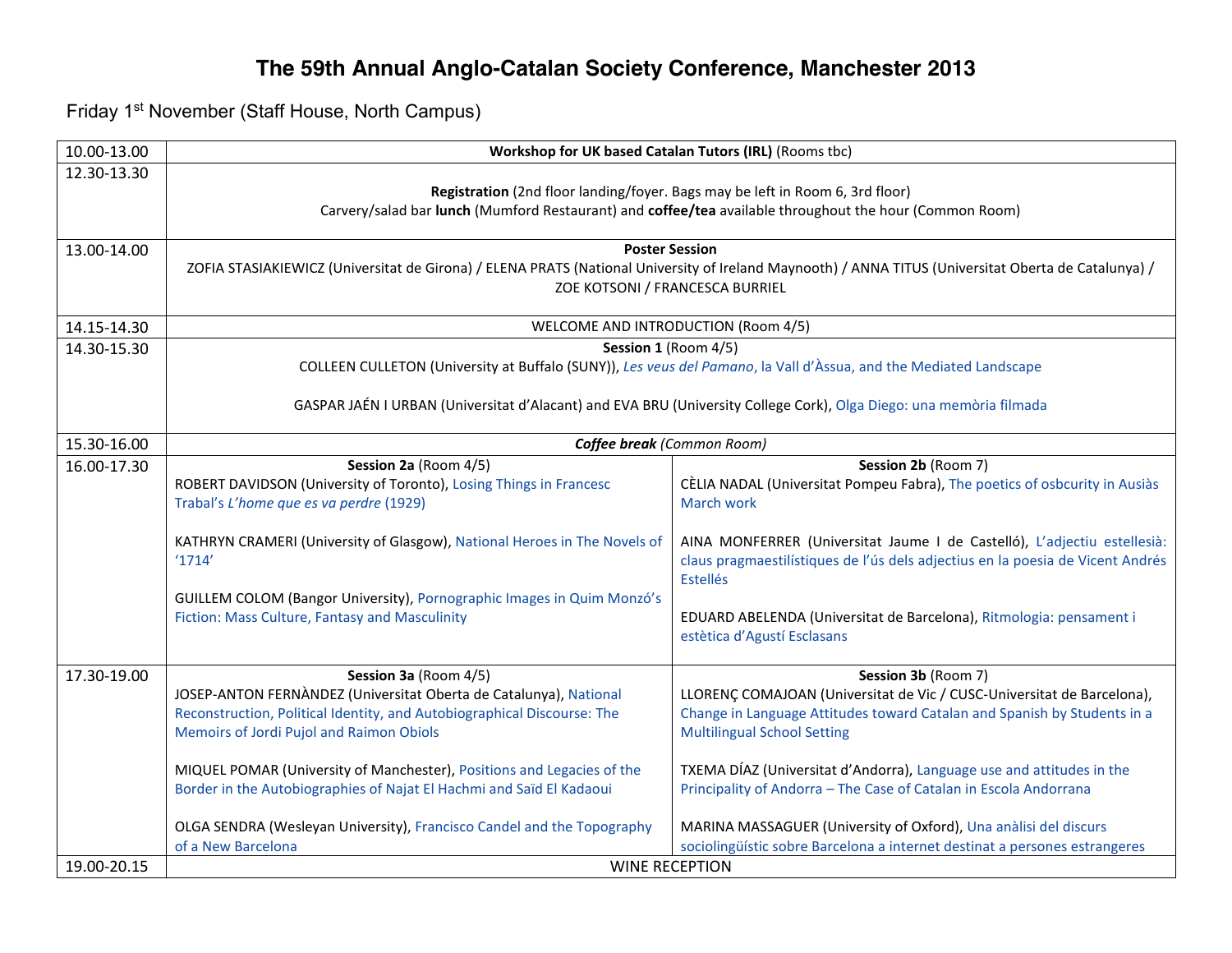## Saturday 2<sup>nd</sup> November (Staff House)

| 9.15-10.15  | ANGLO-CATALAN SOCIETY AGM (Room 4/5)                                                                                                                                                                                                                                                                                                                                                                |                                                                                                                                                                                                                                                                                                                                                                                                                                           |  |
|-------------|-----------------------------------------------------------------------------------------------------------------------------------------------------------------------------------------------------------------------------------------------------------------------------------------------------------------------------------------------------------------------------------------------------|-------------------------------------------------------------------------------------------------------------------------------------------------------------------------------------------------------------------------------------------------------------------------------------------------------------------------------------------------------------------------------------------------------------------------------------------|--|
| 10.15-10.45 | Coffee break (Common Room)                                                                                                                                                                                                                                                                                                                                                                          |                                                                                                                                                                                                                                                                                                                                                                                                                                           |  |
| 10.45-12.00 | Session 4a (Room 4/5)<br>JORDI LARIOS (Queen Mary, University of London), La "petita pàtria" de<br>Salvador Espriu: el nacionalisme de Cementiri de Sinera (1946)                                                                                                                                                                                                                                   | Session 4b (Room 3)<br>ALFONS GREGORI (Universitat Adam Mickiewicz, Poznan), Una nova mirada<br>a l'obra novel·lesca de Joan Perucho                                                                                                                                                                                                                                                                                                      |  |
|             | RICHARD MANSELL (University of Exeter), How to get to Acrollam:<br>Approaching Biel Mesquida's portraits of Majorcan life                                                                                                                                                                                                                                                                           | PEDRO FERNÁNDEZ (University College Cork), Post-Apocalyptic Catalonia:<br>The Figure of the Last Man in Manuel de Pedrolo's Mecanoscrit del segon<br>origen                                                                                                                                                                                                                                                                               |  |
| 12.00-13.00 | JOAN GILI LECTURE: Isona Passola (Room 4/5) [title tbc]                                                                                                                                                                                                                                                                                                                                             |                                                                                                                                                                                                                                                                                                                                                                                                                                           |  |
| 13.00-14.00 | Carvery/salad bar lunch (Mumford Restaurant), coffee/tea (Common Room)                                                                                                                                                                                                                                                                                                                              |                                                                                                                                                                                                                                                                                                                                                                                                                                           |  |
| 14.00-15.30 | Session 5a (Room 4/5)<br>AGUSTÍN RICO-ALBERO (University of Hertfordshire), Developments in<br>Catalan Political Cinema: The Case of Fènix 11*23 (2012)<br>STEFANIE ALLUM (Northumbria University), Language and National Identity<br>in Contemporary Catalan Cinema<br>GEMMA MARTÍNEZ (University of Kent), From Catalan into English: The<br>Translation of Catalan Films through Film Subtitling | Session 5b (Room 3)<br>EVA MARCH (Universitat Pompeu Fabra), The Modernity Fostered by<br>Francoism or the 1955 Art Biennale in Barcelona<br>LUCILA MALLART (University of Nottingham), La correspondència<br>internacional de Josep Puig i Cadafalch: recerca acadèmica d'alt nivell i<br>difusió d'un projecte polític<br>NIN SAULEDA (Lancaster University), Novels in Black-and-White: Francesc<br><b>Trabal and Filmic Languages</b> |  |
| 15.30-16.00 | Transfer (walking) to Cornerhouse cinema                                                                                                                                                                                                                                                                                                                                                            |                                                                                                                                                                                                                                                                                                                                                                                                                                           |  |
| 16.00-18.00 | Screening of La plaga (dir. Neus Bollús, 2013) and Q&A with Pau Subirós and [tbc] Brad Epps [latest time to vacate cinema 18.10]                                                                                                                                                                                                                                                                    |                                                                                                                                                                                                                                                                                                                                                                                                                                           |  |
| 18.00-18.30 | Transfer (walking) to Staff House                                                                                                                                                                                                                                                                                                                                                                   |                                                                                                                                                                                                                                                                                                                                                                                                                                           |  |
| 18.30-20.00 | Round Table with Brad Epps, Kathryn Crameri, Enric Castelló, Jaume Martí Olivella and Pau Subirós (Room 4/5)                                                                                                                                                                                                                                                                                        |                                                                                                                                                                                                                                                                                                                                                                                                                                           |  |
| 20.00       | <b>CONFERENCE DINNER (Mumford Restaurant)</b>                                                                                                                                                                                                                                                                                                                                                       |                                                                                                                                                                                                                                                                                                                                                                                                                                           |  |